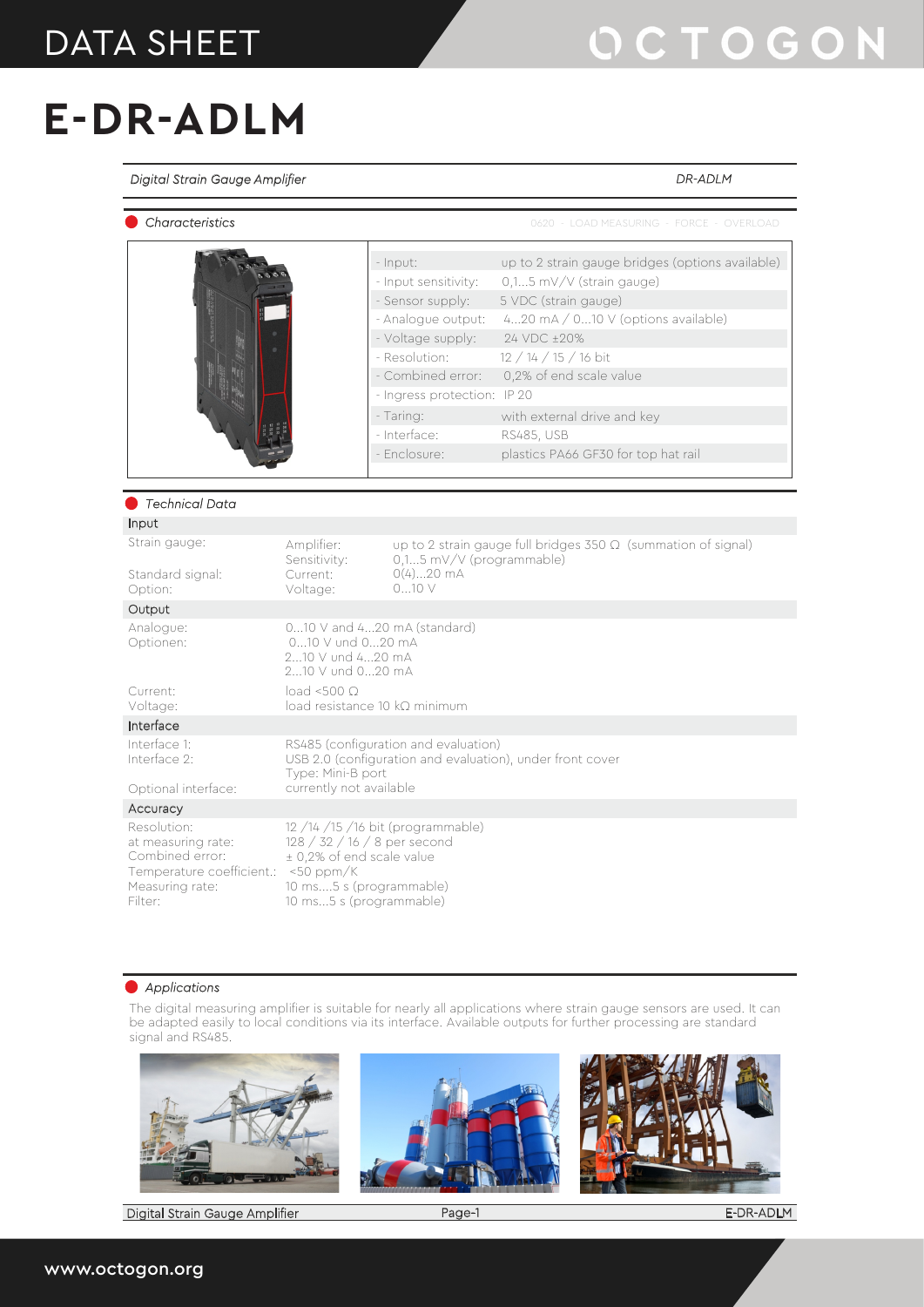## **E-DR-ADLM**

| Technical Data (Continued)                                                                                                                              |                                                                                                                                                                     |
|---------------------------------------------------------------------------------------------------------------------------------------------------------|---------------------------------------------------------------------------------------------------------------------------------------------------------------------|
| Power Supply                                                                                                                                            |                                                                                                                                                                     |
| Voltage:<br>Power consumption:<br>Sensor supply:                                                                                                        | 24 VDC, ±20%<br>with options approx. 1,5 W<br>5 VDC, 35 mA maximum                                                                                                  |
| <b>Environmental Conditions</b>                                                                                                                         |                                                                                                                                                                     |
| Operating temperature:<br>Storing temperature:                                                                                                          | $-10 + 60^{\circ}$ C<br>$-20.1 + 70^{\circ}$ C                                                                                                                      |
| Tare                                                                                                                                                    |                                                                                                                                                                     |
| External function:<br>Internal function:                                                                                                                | Active (drive with external 24 VDC)<br>Option: Passive (drive with potential free relay point)<br>Key under front cover                                             |
| Mechanics                                                                                                                                               |                                                                                                                                                                     |
| Case DR 22.5:<br>Dimensions:<br>Material:<br>Color<br>Flammability:<br>Mounting:<br>Protection:<br>Weight:<br>Electrical connection:<br>Clamping range: | 117,2x22,5x113,6 mm<br>PA66 GF30<br>black<br>$U194V-0$<br>DIN rail TS 35<br>IP20<br>approx. 180 g<br>6 plug-in terminal strips 4-pole<br>$0.133.31$ mm <sup>2</sup> |

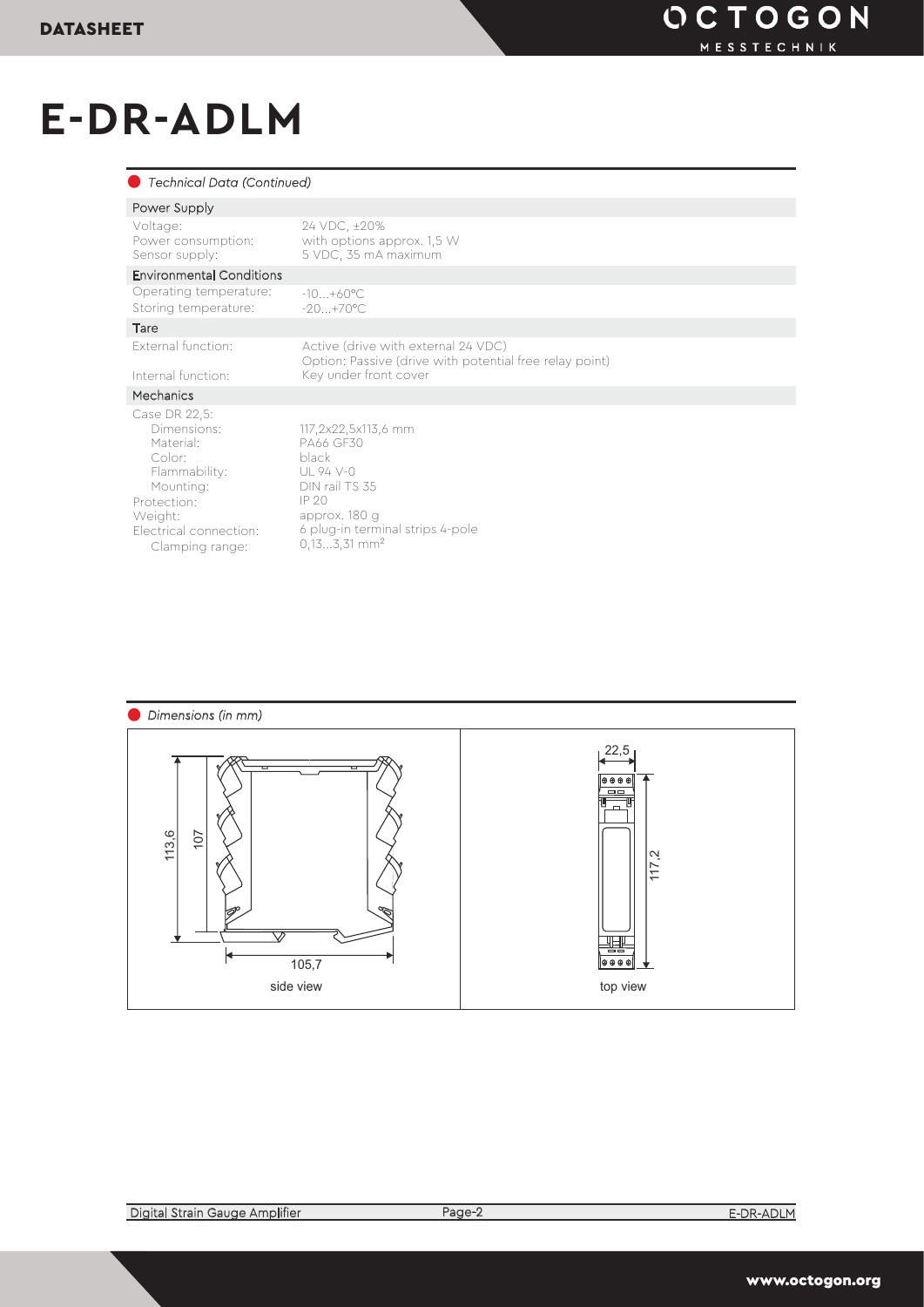#### DATA SHEET

#### **E-DR-ADLM**

*Electrical Connection*